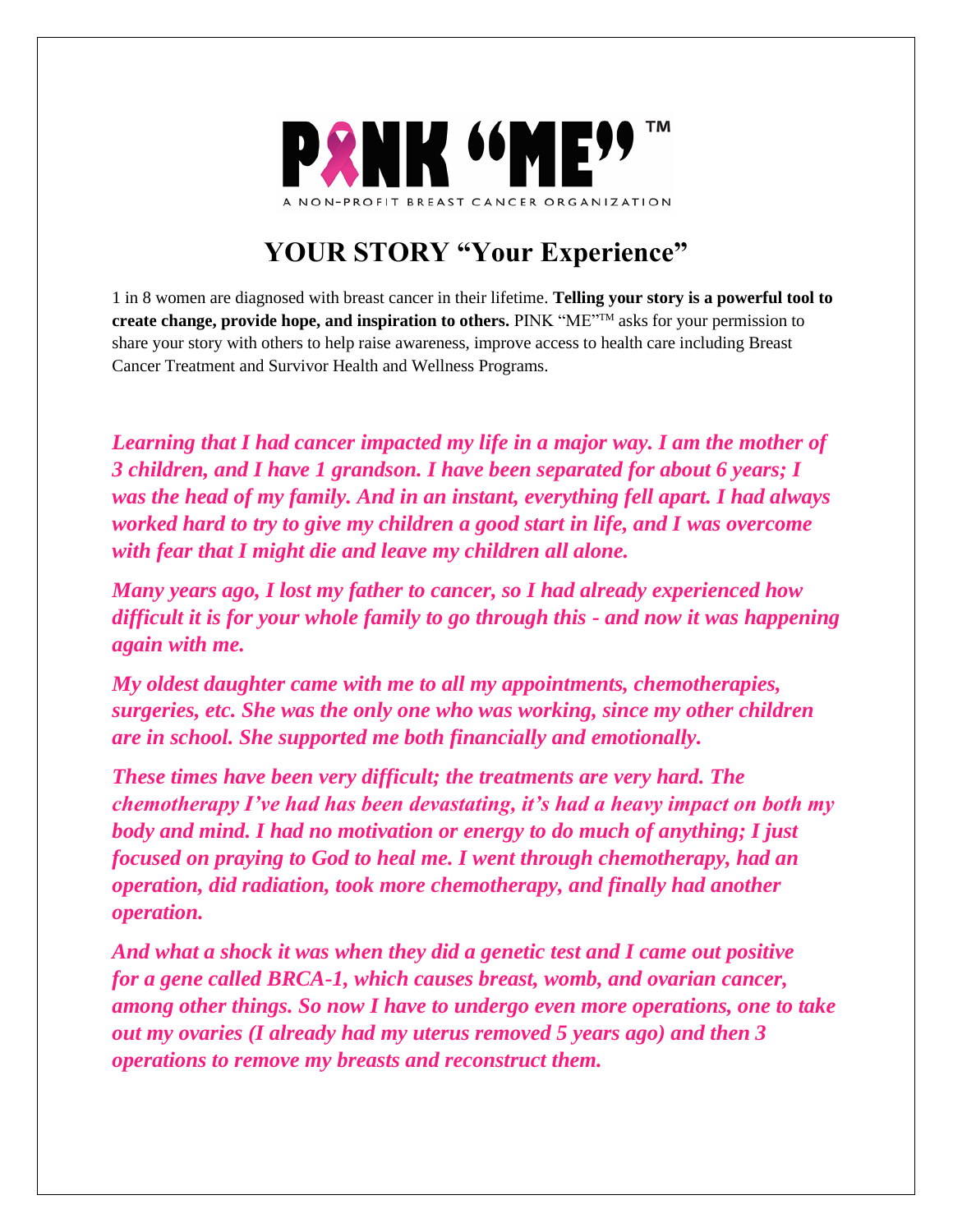*I've gone through a lot of hard times because of all this. It's been tough both psychologically and economically, since it's all very expensive and in the early months I didn't have medical insurance; they did about 5 MRIs, several CT scans, installed a port in my body for chemo - and I had to pay for all that, on top of all the co-payments for doctor visits, studies, chemotherapy, radiation, operations, drugs, gasoline, etc. Not to mention all the expenses I had to pay for my house: water, electricity, gas, insurance (health insurance, home insurance, car insurance, etc.), school for my son and daughter, food, clothing, etc.*

*Cancer doesn't just affect the person who has it; it impacts the whole family. And it's a matter of life and death.*

*Getting cancer is the most awful thing that can happen to you in life; you really feel like the world is closing in on you.*

*You have no control over what's happening to you; I lost a lot of weight, I lost all my hair, I couldn't eat anything, or hardly at all, I had no motivation or energy to do anything, my whole body ached, my hands and legs fell asleep, my hands got so dry that I was almost bleeding - my toes still go numb sometimes and I can't feel them.*

*I've had a lot of anxiety, depression, and panic attacks. I've had to attend classes to try to control the panic attacks. I've had to see a therapist for my depression and anxiety.*

*I still have a lot of sequelae from all the treatments.*

*I'm going to have another surgery on February 1 to remove my ovaries because of the BRCA-1 gene they found.*

*Later they will do a mastectomy and remove both of my breasts. They still haven't given me a date for the 3 operations I'll need to remove and reconstruct them.*

*And then, when I'd already been going through hard times, Covid-19 happened and kind of put our lives on hold, since now I can't go to work because of my high-risk condition.*

*COVID-19 has already hit my family; my 2 daughters and my grandson caught it in November of last year. It's made everything even more difficult, because my daughter has been out of a job for a long time; she works in a restaurant and they have shut it down several times.*